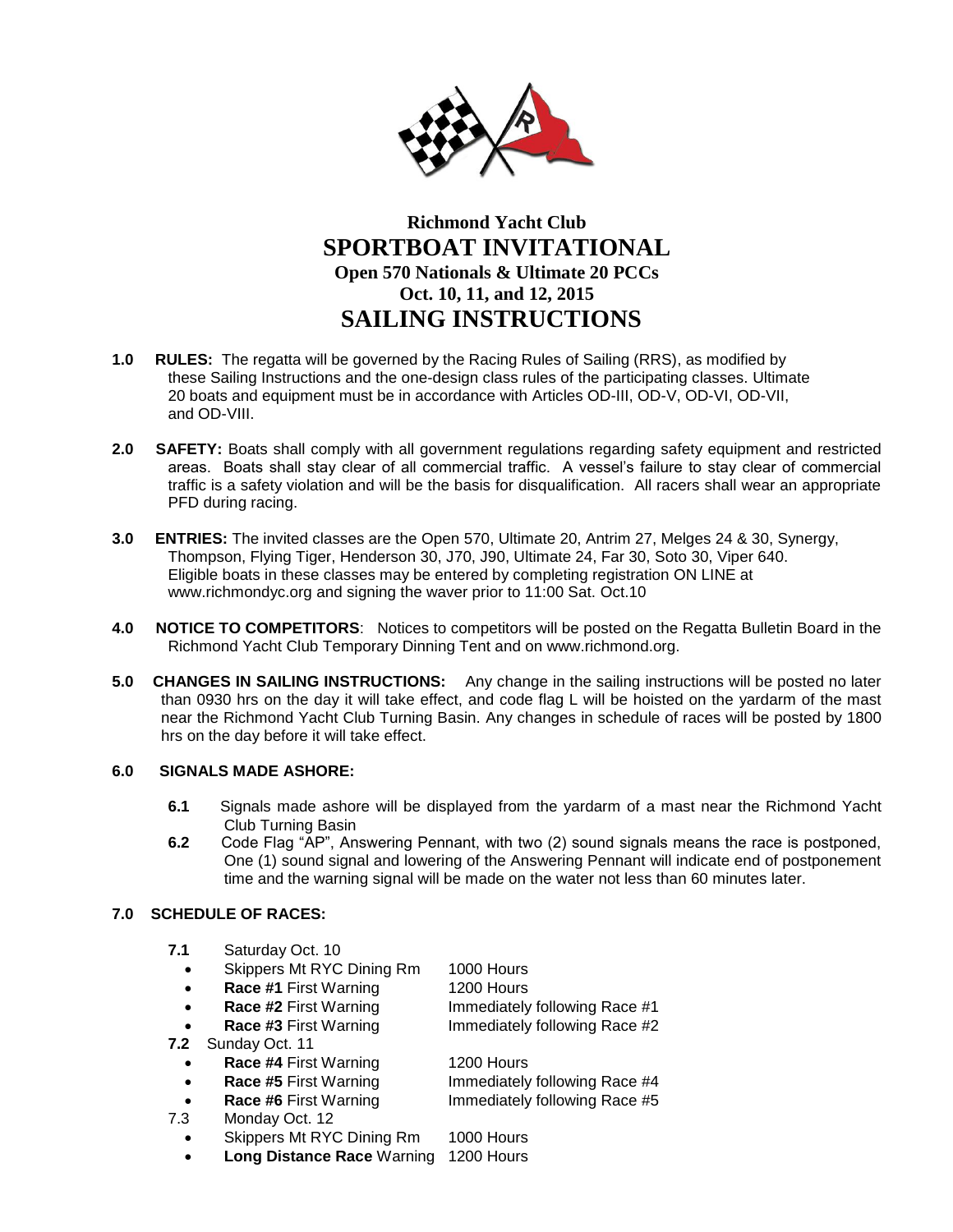**8.0 CLASS FLAGS & RACING FLEETS:** To be announced at Skippers Meeting Sat. Oct.10 10:00 RYC Temporary Dining Room

## **9.0 RACING AREAS:**

**9.1** The intended Starting Area for all races will be in the vicinity of Southampton Shoal.

#### **10.0 COURSES and MARKS for Saturday and Sunday:**

- **10.1** The Windward (W) and Leeward (L) marks will be large yellow inflatable marks. The Offset mark (O) will be orange.
- **Course 1: Start Wp Op Finish Course 2: Start – Wp – Op – Lp – Wp – Op – Finish Course 3: Start – Wp – Op – Lp – Wp – Op – Lp – Wp – Op – Finish**
- **10.2** Courses will be signaled by displaying numerical pennant(s) on the Race Committee boat. The Race Committee may announce the fleet starting sequences and course number on VHF channel 78.
- **10.3** Diagram of Courses 1-3:



**11.0 COURSE for Monday Long Distance Race:** Around Red Rock and Harding (17) depending on wind and currents.

## **12.0 START:**

**12.1** Races will be started using RRS 26. Times will be taken from the visual signals; the absence or miss-timing of a sound signal shall be disregarded.

|               | <b>MIN. TO</b> |                      |              |  |                  |                      |  |
|---------------|----------------|----------------------|--------------|--|------------------|----------------------|--|
| <b>SIGNAL</b> | <b>FLAG(S)</b> | <b>SOUND</b>         | <b>START</b> |  | <b>COURSE</b>    | <b>FIRST WARNING</b> |  |
| Warning       | Class flag     | horn                 | 5            |  | Show Course flag | 1200 hrs             |  |
| Prep          | $P. I.$ or $Z$ | horn                 | 4            |  |                  |                      |  |
| Drop Prep     | Drop P         | horn                 |              |  |                  |                      |  |
| START         |                | Drop Class flag horn |              |  |                  | Drop Course          |  |

Warning Signal for succeeding class will be with or after the starting signal of the preceding class. The fleet starting order for the second or third race of the day may be changed at the discretion of the Race Committee based on fleet availability.

- **12.2** The starting line will be between an orange flag on the Race Committee boat and the red ball START mark on the **starboard** end of the line.
- **12.3** Boats whose preparatory signal has not been made shall keep clear of the starting area, of all boats whose preparatory signal has been made.
- **12.4** A boat shall not start more than 4 minutes after her starting signal.